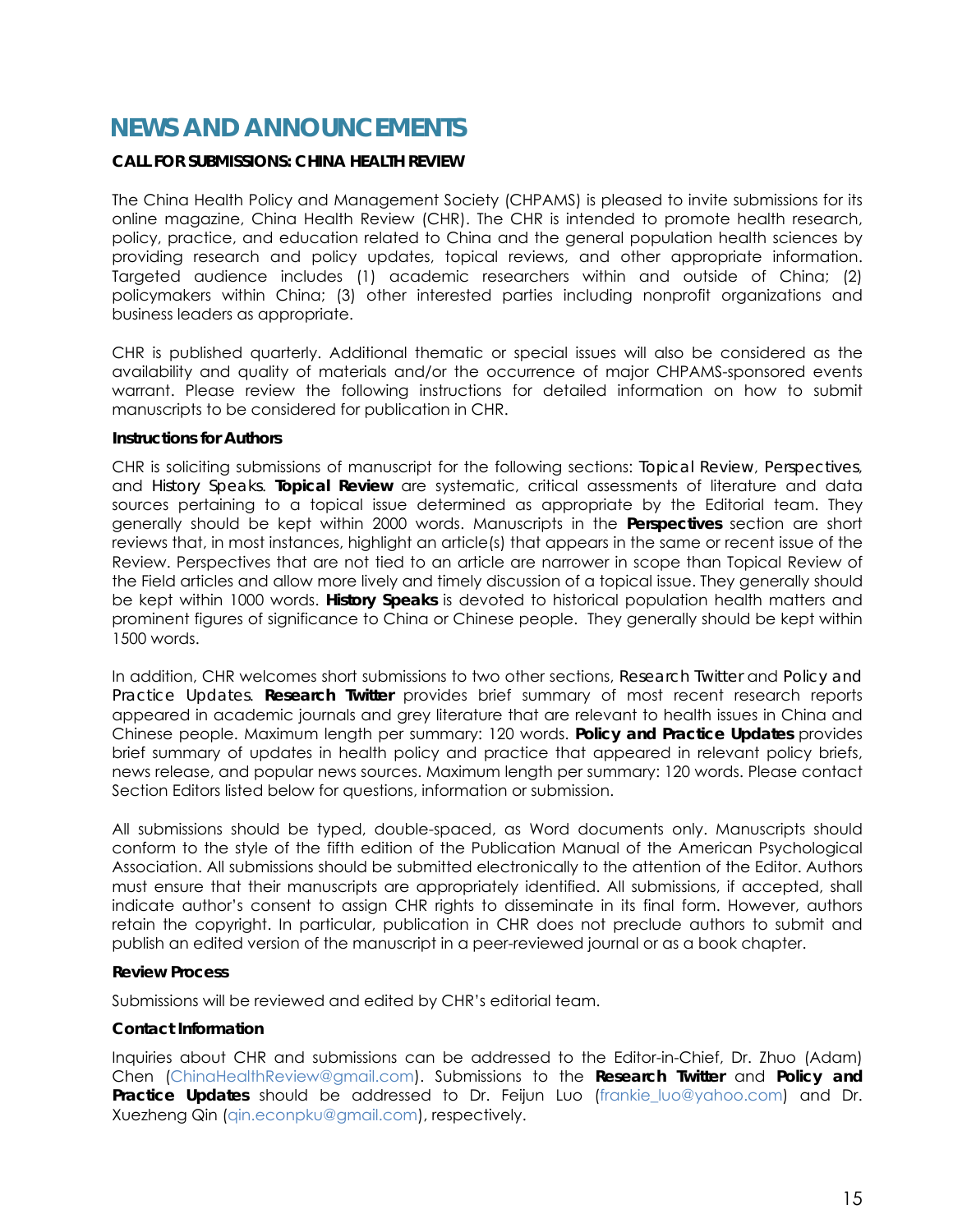## **CALL FOR APPLICATIONS**

## **Associate and full Professorships; Lectureship at the PKU China Center for Health Development Studies (CCHDS)**

Peking University China Center for Health Development Studies (CCHDS) is established by Peking University Health Science Center in collaboration with China Medical Board in US (CMB). It is launched on April 26, 2010, with the aims of serving the China health reform and developing China's health sector by high quality research, education, and advisory services. CCHDS is to be directed by a Governing Board consisted by distinguished professionals.

CCHDS offers a variety of job opportunities to both Chinese and international candidates.

1. Position and research areas

Positions: Associate and full Professorships; Lectureship

Areas: areas of health policy and systems research including health economics and financing, human resources, public health policies, and global health.

- 2. Requirements
- 2.1 Associate and Full-Professorship

PhD degree and aged below 50 years old for full professors (could extend to 55 years old for particular cases); 45 years old below for Associate Professorship positions.

Applicants have experiences in research and teaching in recognized universities and obtained titles of professorship level positions.

Applicants can teach at least one core course and have experiences in supervising graduate students.

Applicants are advanced in health policy and systems research and would like to devote to scientific research.

Applicants have the spirit and manner of team work.

Applicants from overseas institutions should have at least 9 months working experience in China. 2.2 Lectureship

PhD degree, preferably from overseas universities.

Applicants can teach at least one of the core courses and supervise graduate students.

Applicants would like to devote to scientific research.

Applicants have the spirit and manner of team work.

3. Benefit and income

*Full Professorship*: university permanent academic position, RMB 300K-400K for basic annual salary and position reimbursement; and RMB 300K-500K support for research when recruited.

*Associate Professorship:* university permanent academic position, RMB 200K-300K for basic annual salary and position reimbursement; and RMB 100K-200K support for research when recruited.

*Lectureship:* non-permanent university academic position; when promoted to be Associate Professors, status will be changed to university permanent position. Basic annual salary ranges RMB 100K-150K.

- 4. Application
- 4.1 Associate and Full-Professorship

Required materials for initial selection: detailed Chinese or English CV with a photograph, including education, working experiences, teaching tasks, research projects, research grants, and publications.

Materials for further selections: Those who pass the initial assessment will be requested to submit: three reference letters from professors; selected full-text publications; application form; copies of education certificates.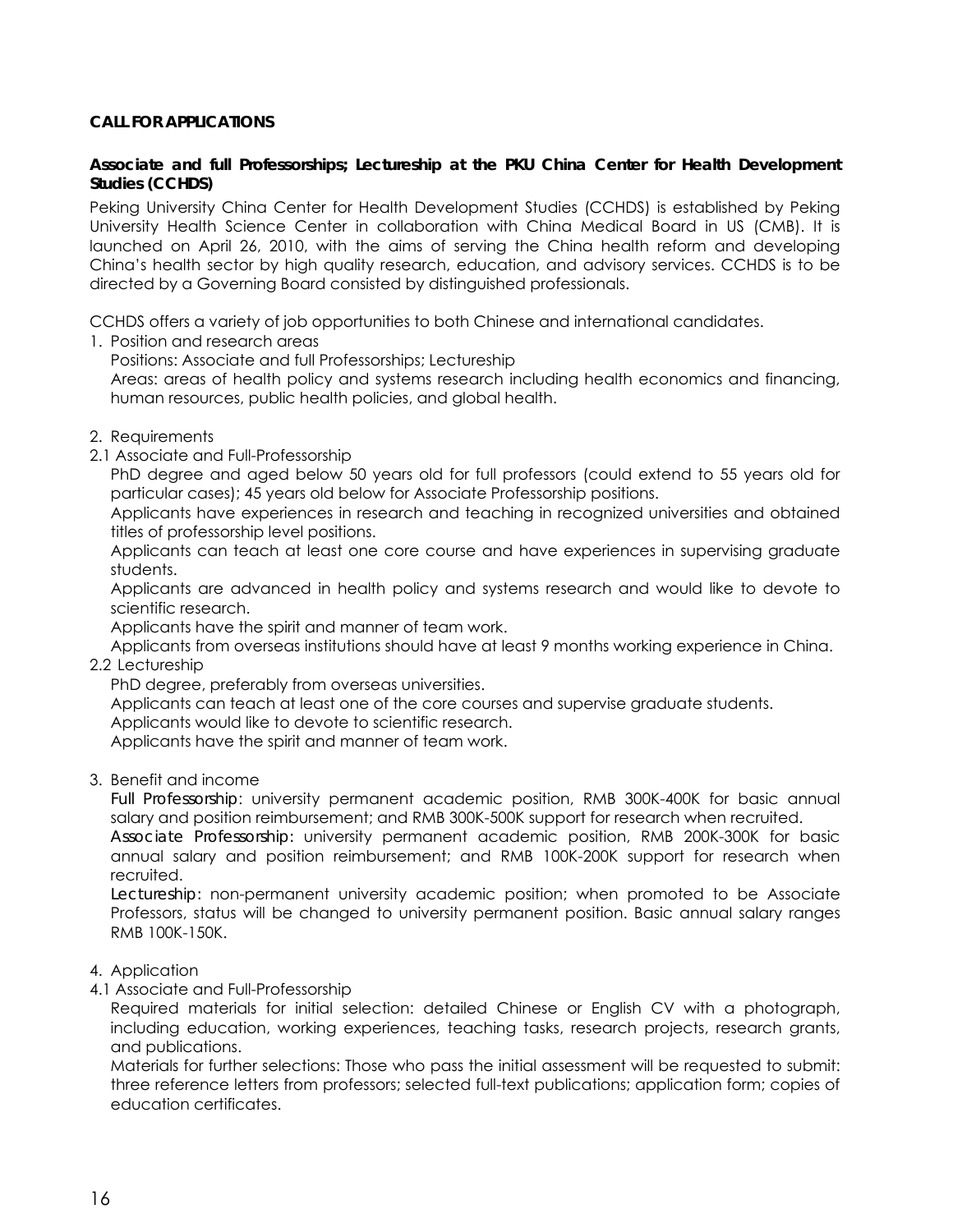4.2 Lectureship

Detailed Chinese or English CV with a photograph, including educations, working experiences, teaching tasks, research projects, research grants, publications, and copies of education certificates.

5. Contact information

There is no application closing time at present. Please submit your application to: Address: No 1 Administration Building, Peking University Health Science Center, Xueyuan Rd 38, Haidian District, Beijing, 100191, China Contacts: *Hou Jianlin*: houjianlin@gmail.com  *Zhou Wenping*: wp2818@163.com; 010 -82802497

#### **Post-doctoral Fellow Position on Obesity, Chronic Disease and Child Health at Johns Hopkins University**

A post-doctoral research fellow position is available in the Center for Human Nutrition, Department of International Health, Bloomberg School of Public Health, Johns Hopkins University. The candidate may be involved in several ongoing research projects depend on his/her background and research interests including those related to obesity; health disparities; associations between social, behavioral, and environmental factors and risks for chronic disease such as metabolic syndrome, cardiovascular disease, and type 2 diabetes. Some of the projects are funded by the National Institute of Health, USA. Some are US-based and some are international projects, and some are based on existing data, which provide good research, training and publication opportunities under the guidance of Dr. Youfa Wang. Ideal applicants should have a PhD in human nutrition, epidemiology, or other related areas with related research experience, strong data analysis and communication skills, and good publication record. In addition, candidates with formal training and research experience in systems analysis are desired.

Candidates should apply according to the JHU Admissions Office Guidelines (http://www.jhsph.edu/Admissions/index.html). Before submitting a formal application, the candidates should submit an inquiry, CV, statement of research interests, up to three sample publications, and names of three references via e-mail to: Dr. Youfa Wang.

Youfa Wang, MD, MS, PhD Associate Professor of International Health and Epidemiology Center for Human Nutrition, Room E2546 Department of International Health Johns Hopkins Bloomberg School of Public Health 615 North Wolfe Street, Baltimore, MD 21205 Tel: +1) 410-502-3102, ywang@jhsph.edu

## **Two Postdoctoral Fellowships for Obesity and Cancer Research One Project manager for research of lifestyle and cancer survival at Virginia Commonwealth University**

Two 2-year post-doc fellowships are available for nutritional epidemiology of obesity and cancer. The successful candidates will contribute to several research projects, including a clinical intervention of obese children and a prospective study of quality of life of cancer survivors. The research will be at the interface of nutritional / lifestyle factors and biochemical markers, focusing on their roles in the disease development, such as cancer, diabetes, and obesity. The fellows will have an active role in these studies, and be encouraged to take leadership in the ongoing individual projects and collaborate with faculty throughout the university. Successful candidates must possess a doctoral degree in nutrition, epidemiology, environmental health, or other related